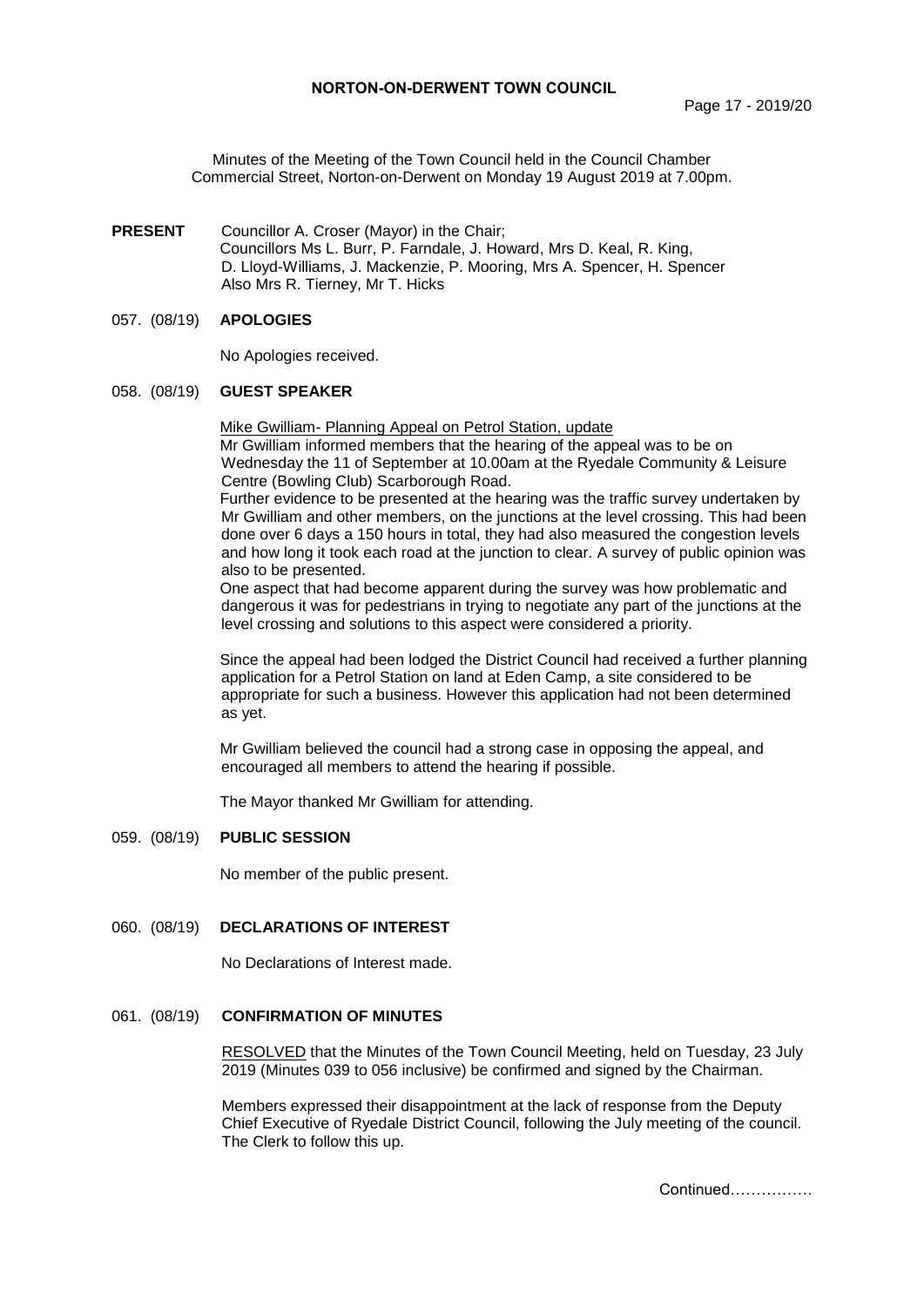## 062. (08/19) **CLERK'S REPORT**

## Grants to Local Voluntary Organisations

To inform members that Grants to voluntary organisations would be considered at the next meeting of the council, in September 2019, and to remind them that all applicants were required to enclose their latest accounts in order for the application to be considered. Noted.

### VAS Sign – Welham Road

To inform members that County Councillor Keane Duncan had offered to pay up to £4,000 from his locality budget towards the cost of the VAS sign for Welham Road. Councillor Duncan had spoken to Mr Santon at the County Council, and they were aware of his offer.

To report that the installation agreement for the VAS sign between North Yorkshire County Council and The Town Council had been signed, and the order for the Sign and installation thereof was to be placed this week. The VAS sign itself would be ordered and paid for directly by the Town Council to the manufacturer, with the County Council installing the post and socket assembly and invoicing the Town Council for that part only. Noted.

### Springfield Garth Amenity Area

To report that the damaged fencing down the side of the amenity area had been repaired and replaced as necessary.

### Reports and Invitations

Northern Gas Networks – Essential gas mains works Commercial Street Norton, replacing the original metal pipes with plastic. Report attached. Noted.

Ryedale District Council – Invitation to attend a presentation on the base traffic model for Malton and Norton. Invitation attached. Noted.

North Yorkshire County Council – Residents letter on the footway works being undertaken on Langton Road. Letter attached. Noted.

# 063. (08/19) **TOWN MAYOR'S REPORT**

#### Yorkshire Day

The Mayor reported that he and the Deputy Mayor had attended the Yorkshire Day celebrations hosted by Whitby Town Council. This had been a most enjoyable day with many positive memorable moments.

## Malton and Norton Environment Group.

The Mayor had been contacted by a member of the Re-wilding Ryedale Project who had hopes to bring wildflowers to Norton, working with Matthew Lishman on two possible sites belonging to the District Council.

There was also the possibility to provide manpower to Norton in Bloom who were to host their first meeting on Wednesday at 7.00pm. Noted.

#### Church Street – Conservation Area

The Mayor had noted that it was good to see that the cladding had been removed from the takeaway in Church Street, although it was unclear what was happening with the illuminated sign as that was still in operation.

#### Other items of note;

County Bridge closure – Unclear whether this had actually happened or what the reason for it had been;

St Nicholas Street Car Park – It was noted that the grass around the car park had finally been cut on Friday the 16 August.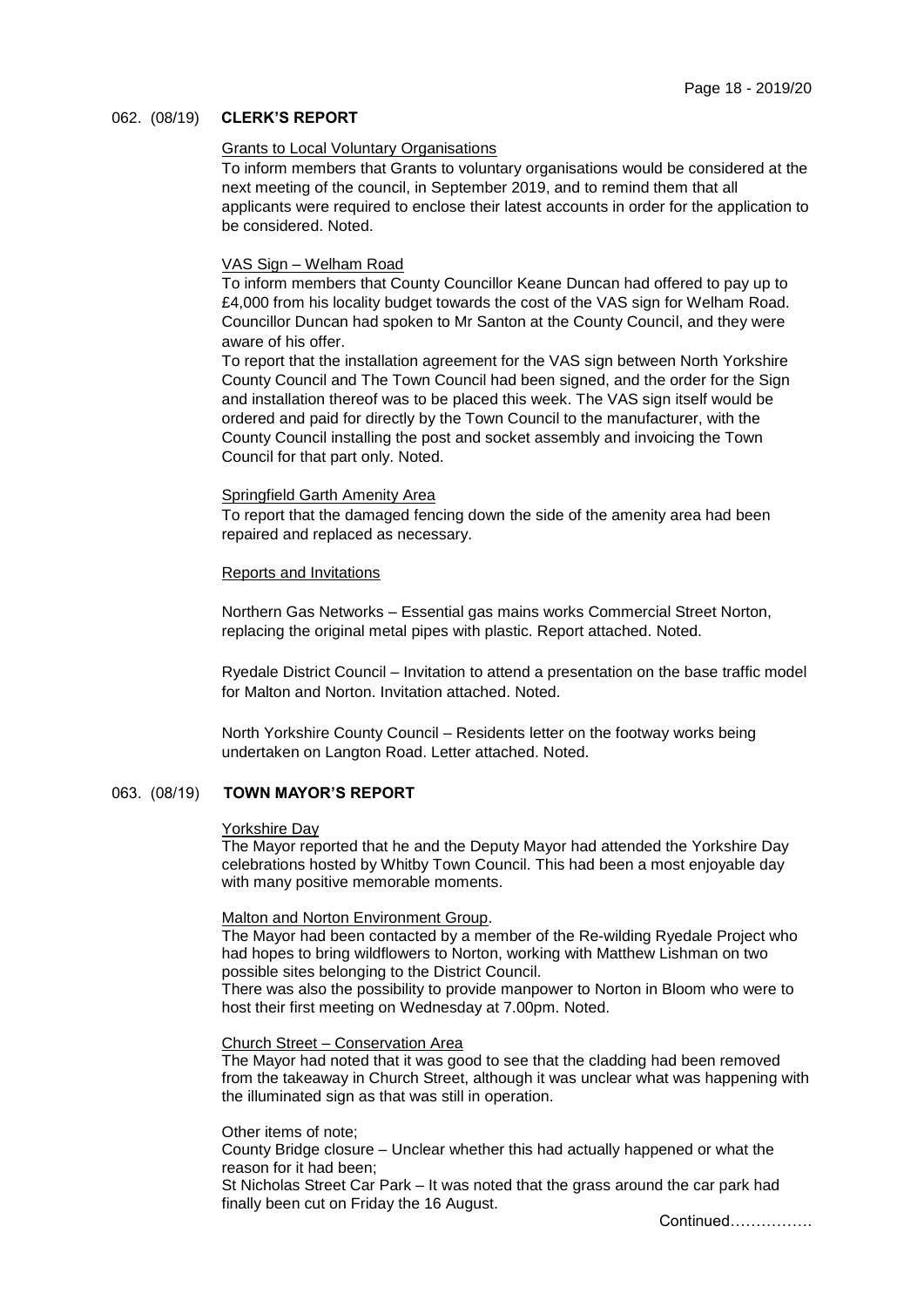# 064. (08/19) **FINANCIAL MATTERS**

- (a) Accounts paid and for payment The Clerk reported that accounts nos. 078 to 087 inclusive, amounting to £8,466.86 had been paid since the last meeting of the Council. RESOLVED that account nos. 088 to 094 inclusive, amounting to £1,502.54 be paid. Payments made accordingly.
- (b) Financial report The Clerk's financial report for the period 01.07.19 to 31.07.19 was received.
- (c) Budgetary monitoring The Clerk's report for the period ending 31 July 2019 was received.

### 065. (08/19) **PLANNING MATTERS**

(a) Planning applications referred to the Town Council by Ryedale District Council, for comment and/or recommendation were dealt with as follows: -

| 19/00905/REM   | Erection of 3no. three bedroom terraced dwellings with vehicular access<br>and alterations to domestic curtilages of existing terrace of 4no. dwellings<br>(application 17/00586/OUT dated 31.08.2017 refers)<br>Land Adj 42 Vine Street, Norton, Malton, YO17 9JD<br>RESOLVED Recommend Refusal on the grounds that this is considered to<br>be an overdevelopment of the site, and that there are many access<br>concerns especially with regard to emergency services if the need ever<br>arose. |
|----------------|-----------------------------------------------------------------------------------------------------------------------------------------------------------------------------------------------------------------------------------------------------------------------------------------------------------------------------------------------------------------------------------------------------------------------------------------------------------------------------------------------------|
| 19/00879/FUL   | Erection of refrigeration plant room building adjacent to existing refrigeration<br>building.<br>Karro Foods Ltd, Westfield Way, Norton, Malton, YO17 9HG<br><b>RESOLVED Recommend Approval</b>                                                                                                                                                                                                                                                                                                     |
| 19/00914/FUL   | Change of use of holiday let to permanent residential two bedroom<br>apartment (no external or internal alterations)<br>Widger mews, Langton Road, Norton, YO17 9QG<br><b>RESOLVED Recommend Approval</b>                                                                                                                                                                                                                                                                                           |
| 19/00884/HOUSE | Erection of two storey extension to front elevation (revised scheme to<br>approval 18/00738/HOUSE dated 12.09.2018) (Part retrospective)<br>7 Mallard View, Norton, Malton, YO17 9EW<br><b>RESOLVED</b> Recommend Approval                                                                                                                                                                                                                                                                          |
| 19/00930/HOUSE | Erection of single storey rear extension to garage.<br>24 Hunters Way, Norton, YO17 9EG<br>RESOLVED Recommend Approval subject to no objections from<br>neighbours.                                                                                                                                                                                                                                                                                                                                 |
| 19/00887/HOUSE | Erection of a single garage to the east elevation.<br>Woodlands, 57a Welham Road, Norton, YO17 9DS<br>RESOLVED Recommend Approval.                                                                                                                                                                                                                                                                                                                                                                  |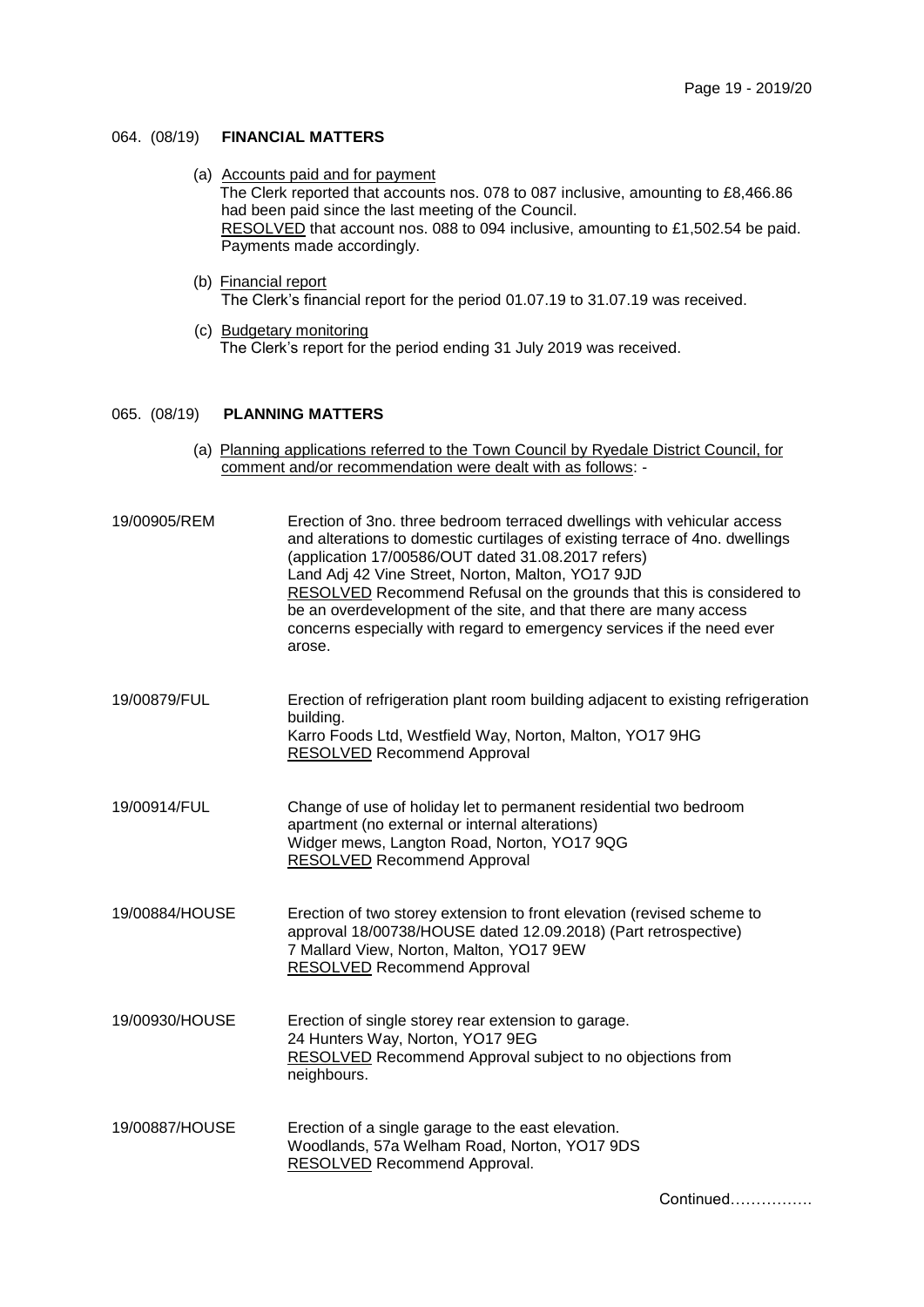## 065. (08/19) **PLANNING MATTERS** (continued)

### (b) To receive decisions notified by Ryedale District Council.

| Approved<br>19/00679/HOUSE | Erection of replacement detached garage and erection of 2 metre high<br>replacement front boundary wall with solid boarded gates.<br>103 Beverley Road, Norton, Malton, YO17 9PH |
|----------------------------|----------------------------------------------------------------------------------------------------------------------------------------------------------------------------------|
| 19/00707/HOUSE             | Erection of a single storey side extension to provide entrance lobby and<br>utility area.<br>2 Barley Close, Norton, Malton, YO17 9EP                                            |
| 19/00667/HOUSE             | Erection of timber pergola on lawn between house and garage.<br>1 Sutton Farm, Langton Road, Norton, YO17 9PU                                                                    |
| 19/00614/FUL               | Erection of wall to enclose existing open sided external store.<br>YMCA Riverside View, Norton, Malton, YO17 9RB                                                                 |

### 066. (08/19) **MINI POLICE INITIATIVE**

Members received a report on the Mini police Initiative being undertaken by the local police in engaging with young people in years 5 and 6 at Norton Primary School. The course would run for 8 weeks and cover various events within the local community

As part of the initiative the council were asked to contribute by purchasing 10 caps and 10 high visibility vests with North Yorkshire Police on the chest and the mini police logo on the rear with the words 'supported by Norton on Derwent Town Council' underneath. At a cost of £89.00

RESOLVED to support the Mini Police initiative in principal, but would like clarification on a few points. Members asked if a member of the police could attend the next meeting of the council. Noted.

## 067. (08/19) **FORMER CIVIC AMEMITIES SITE, NORTON**

Members received an offer to lease, on a trial basis, the former civic amenities site. The trial would be for one year with either party free to withdraw from the agreement at any time. The offer was in the sum of £400.00 for the year. RESOLVED to accept the offer to lease the site on the condition that the payment was £500.00 for the year. Following the year's trial a formal agreement would be considered.

## 068. (08/19) **COUNCIL ALLOTMENTS – CONDITIONS OF TENANCY**

Members received copies of the conditions of tenancy for the allotments, with the changes required penned in red. RESOLVED to agree the changes, to be implemented on the 1 October 2019, with all allotment holders receiving a copy on payment of their rental agreement.

## 069. (08/19) **CORRESPONDENCE**

- (a) Yorkshire Local Councils Associations White Rose Update Mid July 2019 edition. For information. Noted.
- (b) North Yorkshire County Council Langton Road footway surfacing. For information. Noted.
- (c) North Yorkshire County Council Flood Resilience Pilot. For Information. Noted.
- (d) North Yorkshire County Council Traffic Regulation Order, Langton Road. For information. Noted.
- (d) Ryedale District Council Traffic Modelling Update. For information. Noted.